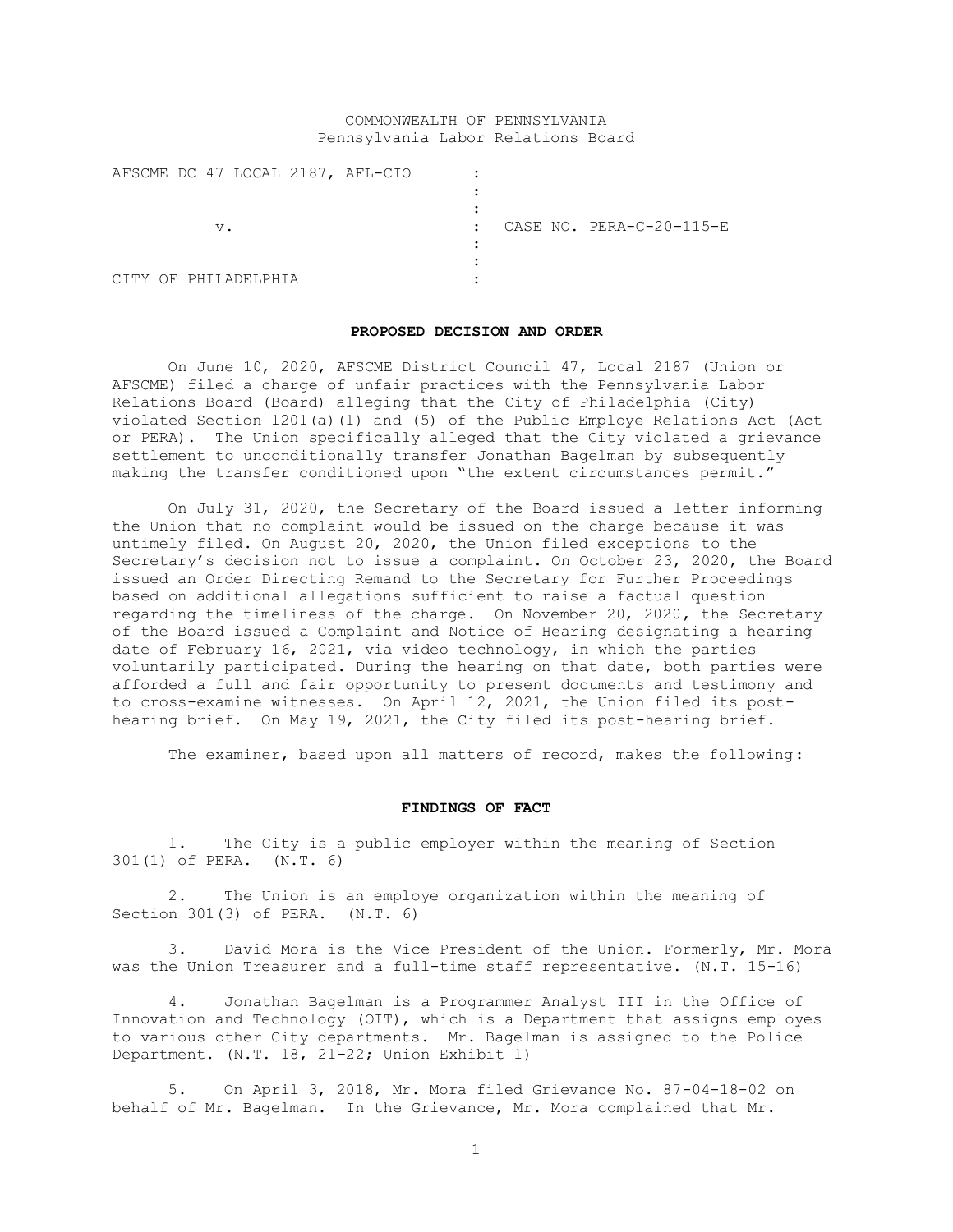Bagelman reported to him that he was subject to "ongoing discrimination at work that has created a hostile work environment for him" in violation of the parties' collective bargaining agreement (CBA). (N.T. 19-20, 52-53; Union Exhibit 1)

6. The Grievance was denied at steps 1-4. The Union delayed the Grievance hearing at Step 4 by requesting more time. The Step 4 Grievance hearing did not occur until February 1, 2019. (N.T. 30, 35, 37, 51-55; Respondent Exhibit 2)

7. Wayne Garris is a Labor Relations Specialist in the City's Department of Labor. Mr. Garris conducted the February 1, 2019, Step 4 Grievance hearing in the Mayor's Office of Labor Relations, as the presiding officer. Also in attendance at the hearing were Mr. Mora, Carlos Jones, Mr. Bagelman's OIT Director and Unit Manager and Concetta Lilly-Pearson, the Director of Human Resources for OIT. (N.T. 20-21, 30-31, 48, 52-53, 67; Respondent Exhibit 1)

8. At the Grievance hearing, Mr. Jones stated that "he was willing to transfer Mr. Bagelman out of his unit," or that "he would assist in transferring Mr. Bagelman." Based on this statement, Mr. Mora believed there was a Grievance settlement to unconditionally transfer Mr. Bagelman out of his unit. The City made no other representation about transferring Mr. Bagelman from the Police Department. Mr. Jones did not represent that Mr. Bagelman would be moved to a particular department and no written draft of the alleged settlement exists. (N.T. 21, 30-31, 52-53)

9. After the February 1, 2019, Step 4 Grievance hearing, Mr. Mora spoke with Mr. Garris and Ms. Lilly-Pearson several times each. At no time did either Mr. Garris or Ms. Lilly-Pearson represent that Mr. Bagelman would be automatically or immediately transferred. (N.T. 32)

10. On March 5, 2019, Mr. Mora emailed Ms. Lilly-Pearson stating: "We could settle Jonathan's grievance with his transfer from Police to another unit. Has there been any movement on this?" The same day, Ms. Lilly-Pearson responded: "I put Jonathan on the Citywide transfer list. I am also still looking for an internal transfer for him." (Respondent Exhibit 1)

11. On September 2, 2019, Mr. Garris sent a letter to David Wilson, an Executive Board Member at the Union and copied Mr. Mora, Ms. Pearson and Bob Coyle, Union President. In that letter, Mr. Garris stated the following:

I have reviewed the grievance filed by AFSMCE District Council 47, Local 2187, regarding Programmer Analyst III Jonathan Bagelman. After carefully reviewing all facts, documents, and testimonies I have found that there was no violation of the collective bargaining agreement, and this grievance is denied. However, the department will work with Mr. Bagelman for his request for a transfer.

(N.T. 39-41; Respondent Exhibit 2)

12. Mr. Garris credibly testified that Mr. Jones' statement, in context at the February 1, 2019, Step 4 Grievance hearing, indicated that he would not stop Mr. Bagelman from transferring out of the Police Department OIT Unit. Once a grievance gets to Step 4 of the grievance procedure, department heads, such as Mr. Jones, are without authority to settle the grievance. Even if Mr. Jones' statement could be viewed as an agreement, he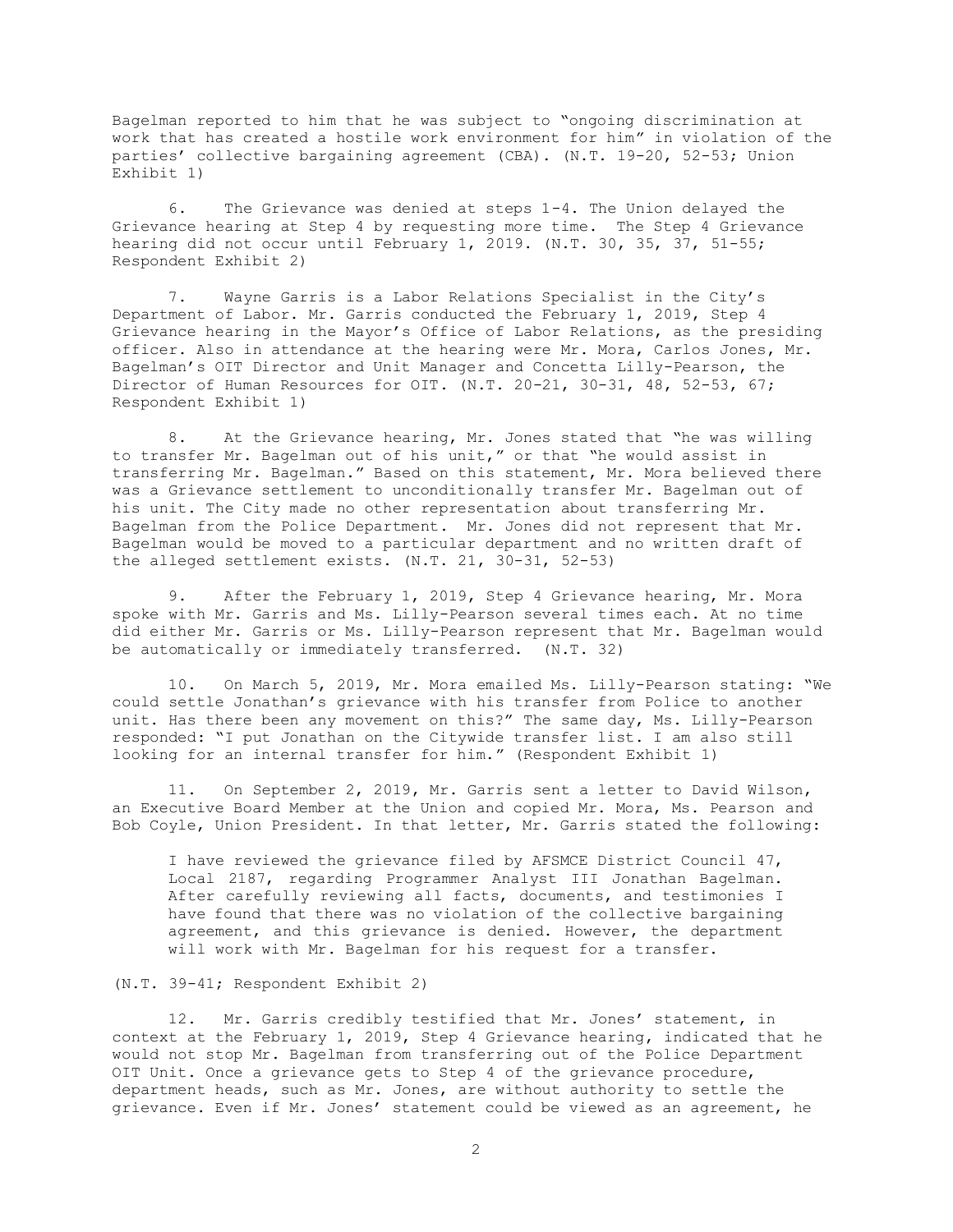was without authority at that point to settle the Grievance. Only Mr. Garris has the authority to sustain or deny a grievance at the Step 4 grievance hearing stage. (N.T. 50-53, 71-72)

13. Any City employe can put in for a transfer. The department that the employe is working for can delay a transfer for manpower reasons. When Mr. Jones said that he would assist with Mr. Bagelman's transfer, he meant that he would not hold Mr. Bagelman in the Police Department unit or delay his transfer should a transfer opportunity arise. (N.T. 59-60)

14. If a grievance is sustained at the Step 4 hearing, a letter would be generated subject to the approval of the City Law Department. Then the written agreement is sent to the Union for the signature of the Union representative and the employe. Then the written agreement is sent back to Mr. Garris for his signature. If a grievance is denied, the Union must move it to the next step. After the September 2, 2019 Grievance denial, the Union did not withdraw or advance the Grievance. (N.T. 51-54)

15. During the Step 4 Grievance hearing in February 2019, Mr. Mora asked if the City could just transfer Mr. Bagelman, and Mr. Garris responded in the negative because it would violate other employes' rights to job openings. Mr. Garris does not have the authority to agree to unconditionally transfer anyone, outside of the City's civil service rules. (N.T. 54)

16. Mr. Garris credibly testified that he would not have sent the September 2, 2019 Grievance denial letter had he settled the grievance. Mr. Garris had also told Mr. Mora during a telephone conversation that there was never a settlement agreement, to which Mr. Mora responded that he would see Mr. Garris at arbitration. (N.T. 55-57, 61)

17. The normal procedure when the City transfers an employe is to place the employe's name on a Citywide transfer list. There needs to be a vacancy in a department before an employe can be transferred into that vacancy. Any employe can have their name placed on the Citywide transfer list if that employe is unhappy with his/her current assignment. The Citywide transfer list is supervised by the Office of Human Relations. (N.T. 68-70)

18. For budgetary reasons, there has to be a vacancy in another department for an employe to transfer into that department. Each department has its own budget, and the number of employes cannot be increased in a given department by a Step 4 settlement, although the City will do it to comply with an arbitration award. The City has a home-rule charter and civil service rules, under which the City cannot reassign employes to different departments affecting the civil service rights of employes who do not wish to be transferred or who sought a transfer before Mr. Bagelman. (N.T. 64-68)

19. Ms. Lilly-Pearson attended the February 1, 2019 Step 4 Grievance hearing. She credibly testified that the City did not settle the Grievance at that hearing by agreeing to transfer Mr. Bagelman. Neither Ms. Lilly-Pearson nor Department head Jones has the authority to settle a grievance to transfer an employe at a Step 4 grievance hearing. Ms. Lilly-Pearson corroborated the testimony of Mr. Garris that all settlements must be written and approved before there is an agreement. (N.T. 69-70, 74)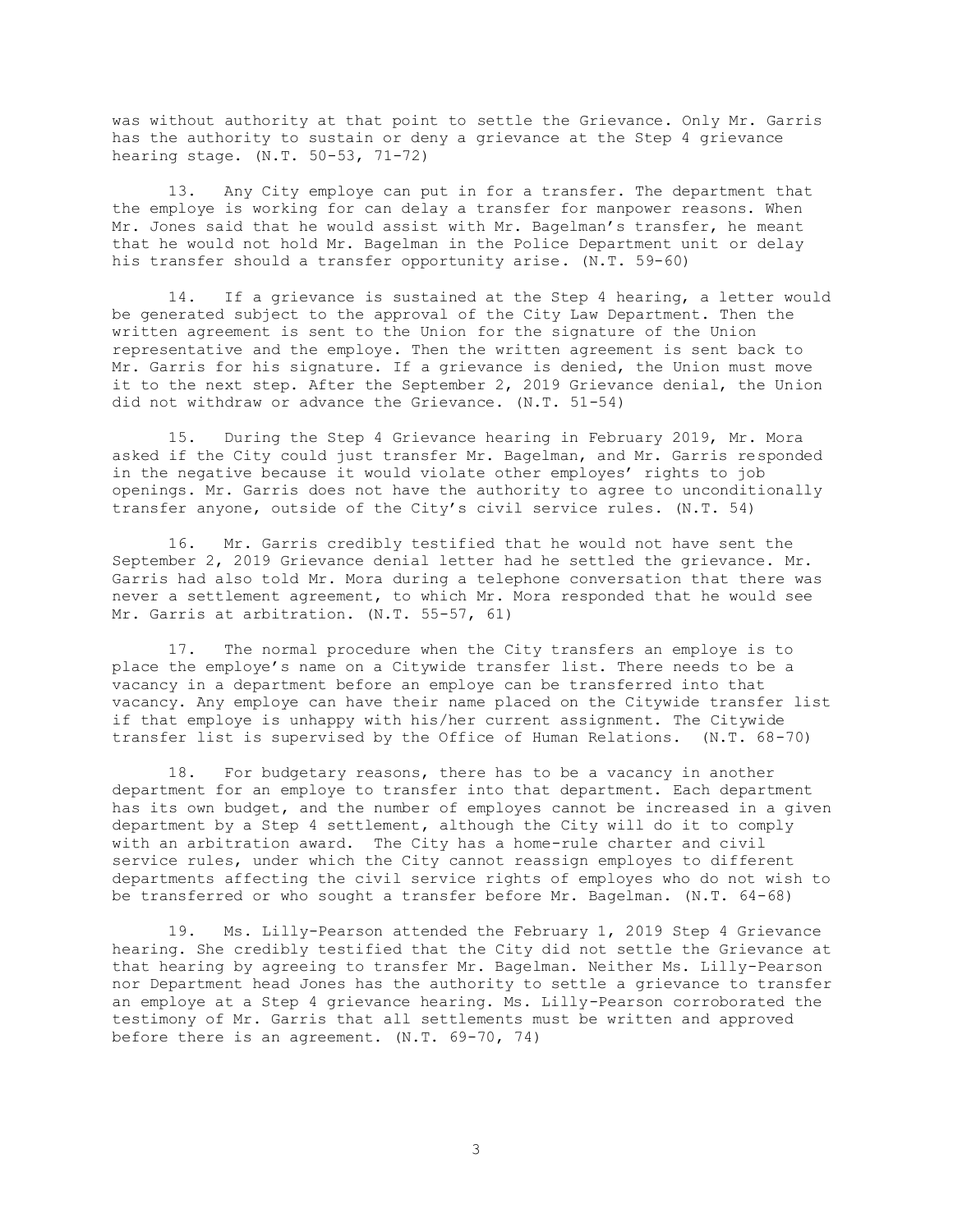# **DISCUSSION**

After the Union rested its case-in-chief, the City moved for the dismissal of the charge for failure to prove both that the charge was timely filed and that there was a grievance settlement agreement to unconditionally transfer Mr. Bagelman at the February 1, 2019, Step 4 Grievance hearing. I deferred my ruling at the time. In its brief, the City renewed its motion, and now grant the motion to dismiss on both grounds. Granting the Motion for Dismissal is based on the Union's case-in-chief only and findings of fact 1- 11.<sup>1</sup> However, I have made additional findings of fact from the record as a whole in support of an alternative, supplemental discussion for purposes of possible Board review.

Section 1505 of PERA provides that "no petition or charge shall be entertained which relates to acts which occurred or statements which were made more than four months prior to the filing of the petition or charge." 43 P.S. § 1101.1505. The Board has held that a public employer violates its duty to bargain under Section 1201(a)(1) and (5) of the Act when the charging union *knew or should have known* that the employer has refused to comply with a grievance settlement agreement. Radnor Township School District, 40 PPER 44 (Final Order 2009).

The record in this case clearly demonstrates that the Union had actual knowledge that the City was not automatically or unconditionally transferring Mr. Bagelman ahead of other City employes already on a transfer list by March 5, 2019. On that date, Ms. Lilly-Pearson emailed Mr. Mora stating that she put Mr. Bagelman on the Citywide transfer list. She did not represent that the City was definitely transferring him or that there was a concrete plan to do so. Also, during this time, Mr. Mora spoke with Mr. Garris and Ms. Lilly-Pearson several times each. At no time during these discussions did either Mr. Garris or Ms. Lilly-Pearson represent that Mr. Bagelman would be transferred ahead of other employes on a transfer list or without a City department willing to accept him. Ms. Lilly-Pearson's email is one year and three months before the filing of the charge, which is therefore untimely.

Moreover, on September 2, 2019, Mr. Garris sent a letter to David Wilson, an Executive Board Member at the Union and copied Mr. Mora, Ms. Lilly-Pearson and Bob Coyle, Union President, explicitly stating that he had denied the Grievance and that the department will work with Mr. Bagelman for his request for a transfer. Certainly, by September 2, 2019, the Union had actual knowledge that the City did not intend to unconditionally transfer Mr. Bagelman unless a vacancy opened in another department and then Mr. Jones would release him for transfer. Further evidence that Mr. Mora knew that there was no settlement agreement as of September 2, 2019, was his response to Mr. Garris that they would see each other at arbitration to resolve the Grievance. Following the September 2, 2019 letter, another ten months elapsed before the Union filed the instant charge, on June 10, 2020, and during which time the City did not transfer Mr. Bagelman. Accordingly, the Union had notice by March 5, 2019, that the City was not going to unconditionally transfer Mr. Bagelman, and the Union again received notice by September 2, 2019, that the City was not going to unconditionally transfer Mr. Bagelman

 $1$  Some of the findings of fact  $1-11$  have citations to the record beyond the Union's case-in-chief, which are limited to necessary background information and a fuller chronology of events, not to support the legal conclusions in determining the ruling on the Motion to Dismiss.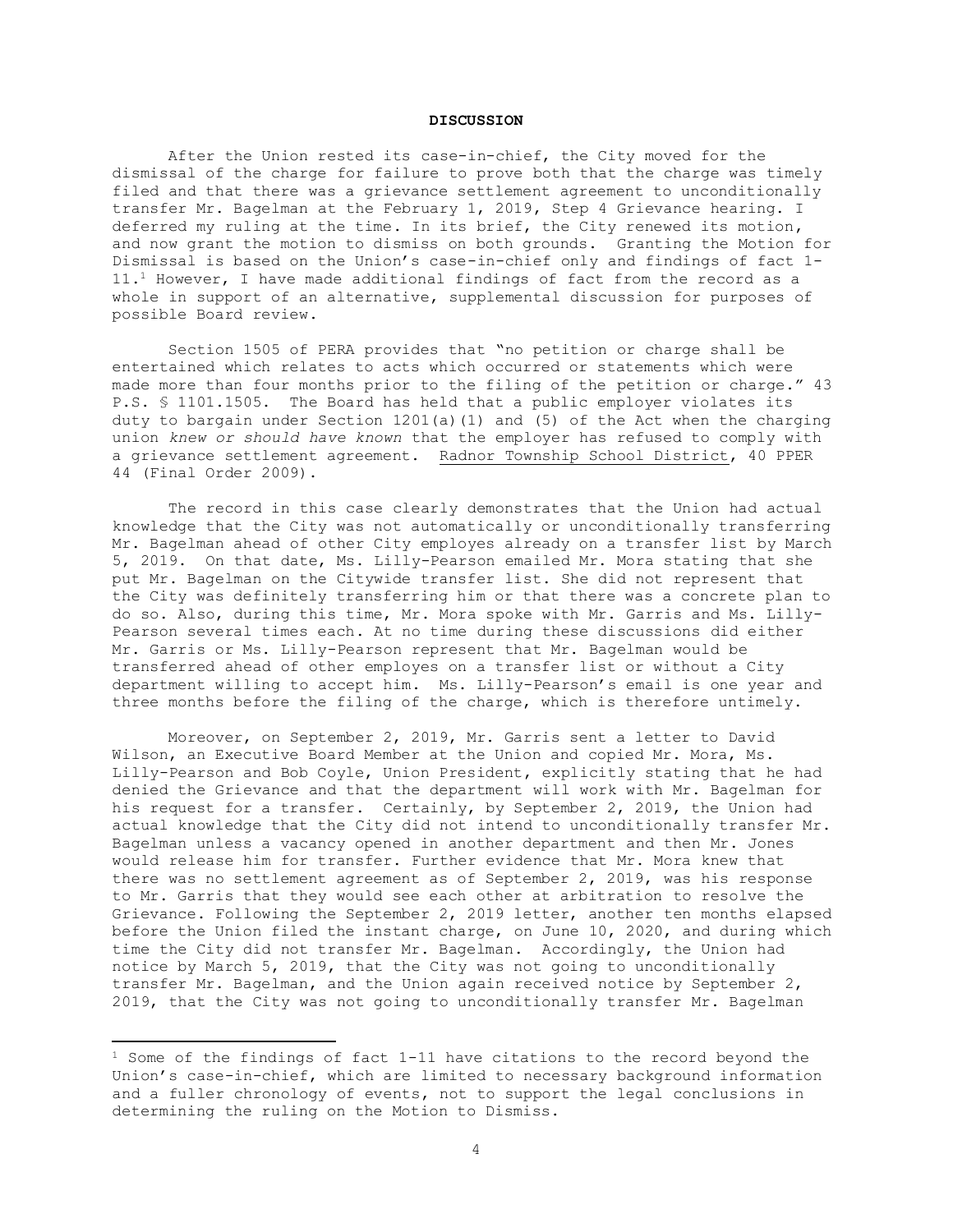when Mr. Garris informed the Union that the Grievance was denied and, therefore, there was no agreement to do so.

Additionally, the Union did not establish a prima facie case, with substantial, competent evidence, that the City unequivocally entered into an agreement to settle the Bagelman Grievance at the Step 4 Grievance hearing. At the Grievance hearing, Mr. Jones stated that "he was willing to transfer Mr. Bagelman out of his unit," or that "he would assist in transferring Mr. Bagelman." The City made no other representation about transferring Mr. Bagelman. Mr. Jones' statement does not evidence an agreement that he would unconditionally transfer Mr. Bagelman. There is no signed, written agreement stating that the City would or could transfer Mr. Bagelman outside of normal civil service practices, pursuant to which Mr. Bagelman would have to wait for his turn for a transfer. Accordingly, the City's Motion to Dismiss is granted due to the untimeliness of the charge and the lack of a grievance settlement.

Also, and in the alternative, the City's witnesses credibly established that the City did not enter into a settlement agreement with the Union at the February 1, 2019 step 4 Grievance hearing. Mr. Garris and Ms. Lilly-Pearson both credibly testified that there can be no agreement to settle a grievance to unconditionally transfer an employe at the Step 4 hearing. Mr. Garris, Ms. Lilly-Pearson and Mr. Jones are without authority to offer such a settlement because it would violate the City's civil service and transfer rules and would harm other employes waiting for transfers. Also, for budget reasons, there has to be a vacancy in another department for an employe to transfer into that department, which may also depend on pay grades and classifications.

In this case, there is no evidence that Mr. Garris, Ms. Lilly-Pearson or Mr. Jones unequivocally offered or agreed to unconditionally transfer Mr. Bagelman. Also, there is no evidence that the necessary protocols were followed when there is a grievance settlement agreement, such as generating a written document that is approved by the City Law Department, signed by a Union representative and the employe, and also signed by Mr. Garris.

There is evidence, however, that there was no agreement. In his March 5, 2019 email to Ms. Lilly-Pearson, Mr. Mora revealed his own understanding that there was no settlement agreement at that time when he stated: "We could settle Jonathan's grievance with his transfer from Police to another unit." (F.F. 10)(emphasis added). Mr. Garris explicitly told Mr. Mora that there was no settlement agreement, and he sent the Union a letter on September 2, 2019, explicitly stating that the Grievance was denied. Understanding that the Grievance was denied, and not settled, Mr. Mora indicated that he would see Mr. Garris at arbitration. Therefore, the record as a whole lacks substantial, competent evidence to support the conclusion that the City entered into a Grievance settlement agreement with the Union to unconditionally transfer Mr. Bagelman.

Accordingly, the City has not engaged in unfair practices in violation of Section 1201(a)(1) or (5).

### **CONCLUSIONS**

The hearing examiner, therefore, after due consideration of the foregoing and the record as a whole, concludes and finds as follows: